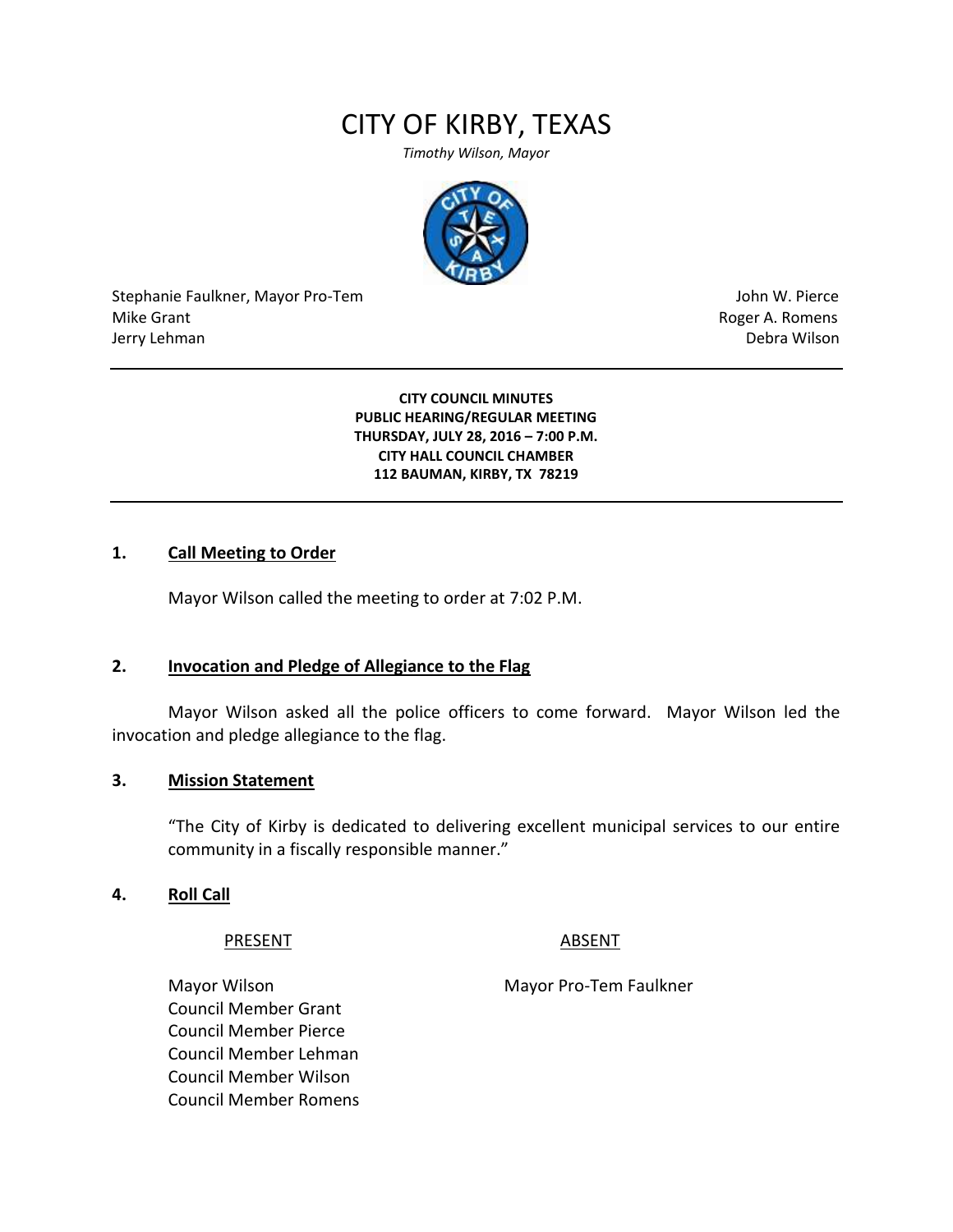# **5. Citizen Participation**

1. Michael Martin, 3723 Autumn Lane – Shared concerns that there are too many people living in a house and other activities.

2. Hilario De La Pena, 15719 Thrush Gate Lane – Will speak during item 7. b.

3. Mary Wright, 5247 Tom Stafford – Asked Council to consider an ordinance regulating outdoor lighting.

4. Reggie Russell, 2221 Theodore – Will speak during items 9. b, c, and d.

# **6. Consent Agenda**

# a. Regular Meeting Minutes - July 14, 2016

Council Member Lehman moved to accept the Consent Agenda, seconded by Council Member Grant. The motion carried with a  $5 - 1$ .

AYES: 5 ABSTAIN: 1 (Council Member Wilson)

# **7. Presentation**

# a. Update On VIA Bus Stop Improvements By Abigail Rodriguez, VIA

Leroy Alloway, VIA Metropolitan Transit, provided an update on the VIA bus stop project.

Council Member Romens suggested placing the bus stops recognizing the Old Spanish Trail insignia at the beginning and end in the bus stop route. By doing this, the Old Spanish Trail will be identified going through Kirby. He thanked VIA for what they have done, stating it is a great improvement and much appreciated.

# b. Presentation and Request by San Antonio Living History Association

Hilario De La Pena, President of the San Antonio Living History Association. He requested use of Friendship Park on October 15, 2016 to conduct a reenactment "Texas in Revolt." His requests included an overnight campout, set up a Mexican encampment and an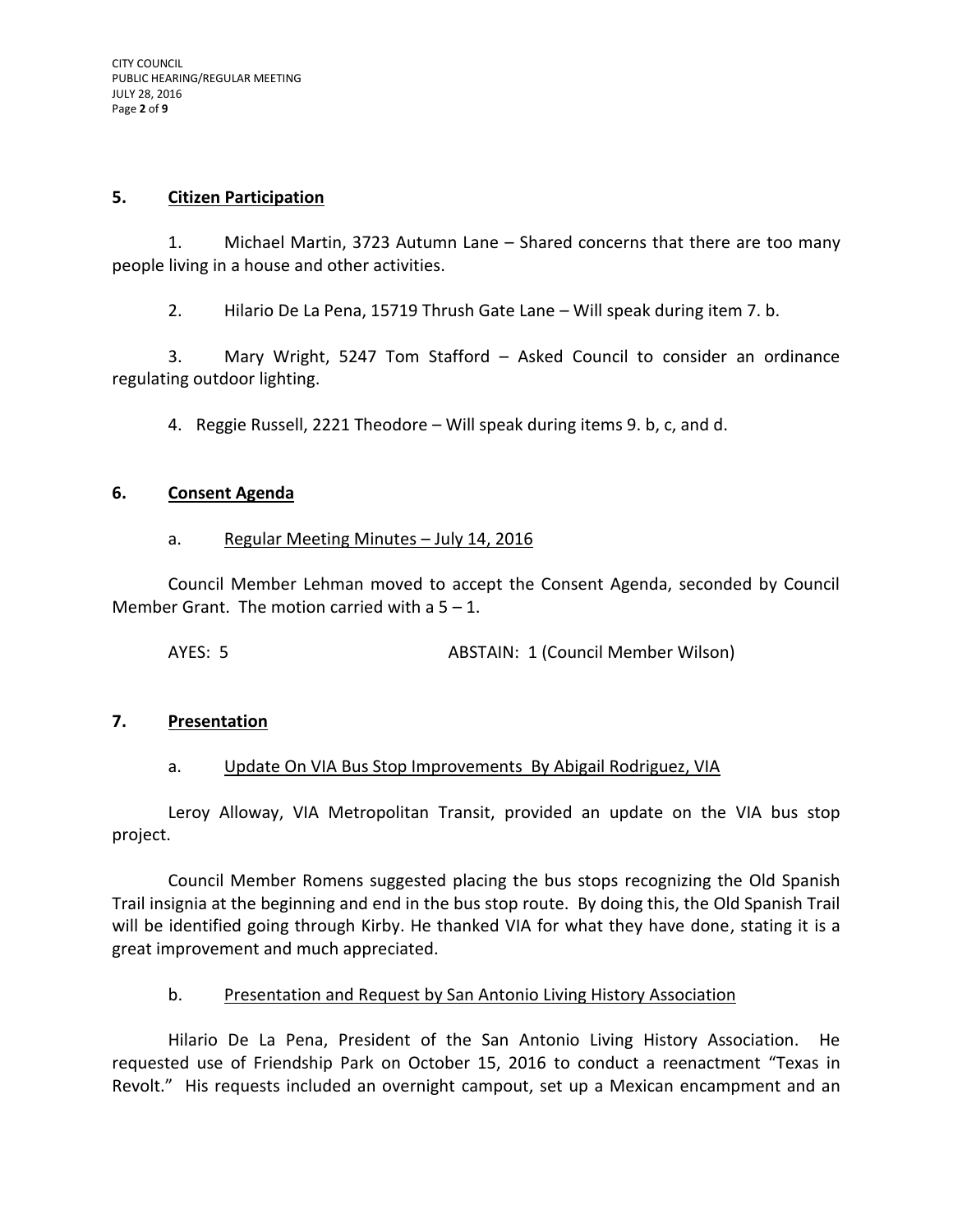Texan encampment and allow two-our horses on site at the Park. They will conduct a fundraiser and partner with Kirby.

Mayor Wilson asked Mr. DeLaPena to meet with City Manager Vernon and Parks and Recreation Committee to discuss the event and then come back to Council to finalize.

# **8. Public Hearing**

a. To Hear A Request To Have The Property Located At CB 5941 BLK 3 LOT W 1/2 OF 22, Also Known As 426 Edalyn, Kirby, TX 78219, Which Is Zoned Commercial District (C-2) To Be Used As A Multi Family Dwelling District (R-2) Property.

Mayor Wilson opened the public hearing at 7:41 P.M.

There were not any proponents or opponents present. Mayor Wilson closed the public hearing at 7:42 P.M

b. To Hear A Request To Consider A Variance To The Zoning Ordinance For The Construction Of A Carport To Be Built Within The Twenty-Five Foot Setback; Located At CB 5092A BLK 1 LOT 22; Otherwise Known As 2019 Hickory Hill, City Of Kirby, Bexar County, Texas.

Mayor Wilson opened the public hearing at 7:42 P.M.

There were not any proponents or opponents present. Mayor Wilson closed the public hearing at 7:43 P.M.

c. To Hear A Request To Consider A Variance To The Zoning Ordinance For The Construction Of A Carport Built Within The Twenty-Five Foot Front Setback Located At CB 5049A BLK 11 LOT 26; Otherwise Known As 5002 Borchers, City of Kirby, Bexar County, Texas.

Mayor Wilson opened the public hearing at 7:43 P.M.

There were not any proponents or opponents present. Mayor Wilson closed the public hearing at 7:44 P.M

# **9. Discussion And Possible Action**

a. Discussion And Possible Action To Accept Resolution No. R-2016-676 Supporting, Recognizing And Honoring The Service Of Kirby Police Department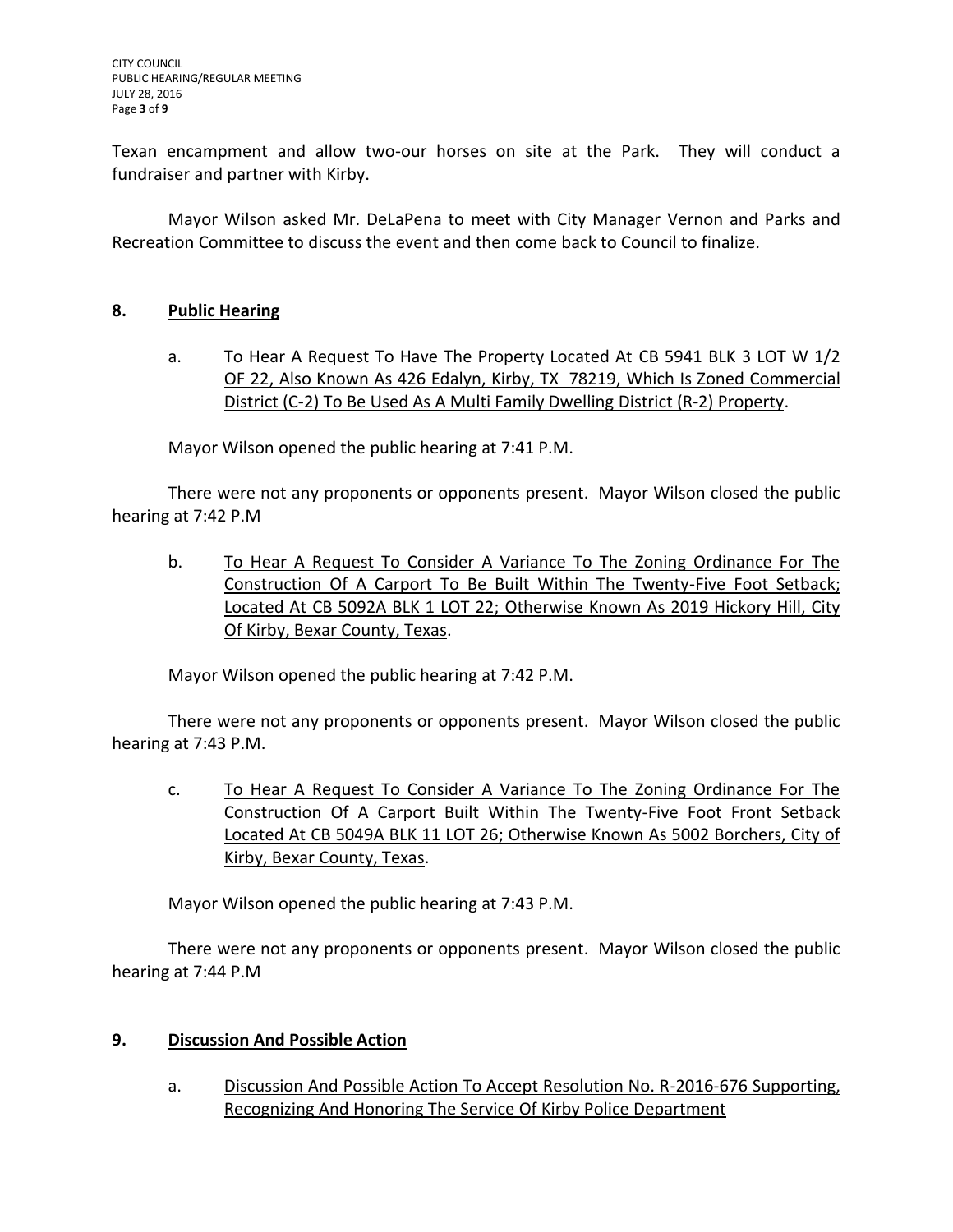Mayor Wilson read Resolution No. R-2016-676 aloud. The resolution was for presentation only.

b. Discussion And Possible To Consider Ordinance No. O-2016-793, An Ordinance Amending The Zoning Ordinance Of The City Of Kirby, Texas, To Grant A Specific Use Permit #2016-006 For Use Of The Property As A Multi Family Dwelling District (R-2) Property In A Commercial District (C-2), Located At CB 5941 BLK 3 LOT W 1/2 OF 22, Also Known As 426 Edalyn, Kirby, TX 78219. This Is The First Reading.

Mr. Carlisle informed Council his request was to allow a multi-family use for the commercial zone (C-2).

Chairperson Russell, Planning and Zoning Commission stated the Planning and Zoning Commission voted unanimously to allow the multi-family use for a specific period of time set by City Council.

Mayor Wilson asked staff for their recommendation. City Manager Vernon said staff recommends two units.

Council Member Grant moved to allow two units for a two year term; seconded by Council Member Romens.

The motion carried with a 5-0 vote.

 $AYES - 5$  NAYES – 0

c. Discussion And Possible Action To Consider A Variance To The Zoning Ordinance For The Construction Of A Carport To Be Built Within The Twenty-Five Foot Front Setback; Located At CB 5092A BLK 1 LOT 22; Otherwise Known As 2019 Hickory Hill, City Of Kirby, Bexar County, Texas.

Chairperson Russell stated the applicant is requesting a carport that would encroach the twenty-five foot front setback. The Planning and Zoning Commission voted unanimously to approve the variance request.

Mayor Wilson asked to speak to the applicant. The applicant was not present, nor any representative for the applicant.

Council Member Grant moved to table this item until the applicant can attend to answer questions; seconded by Council Member Wilson.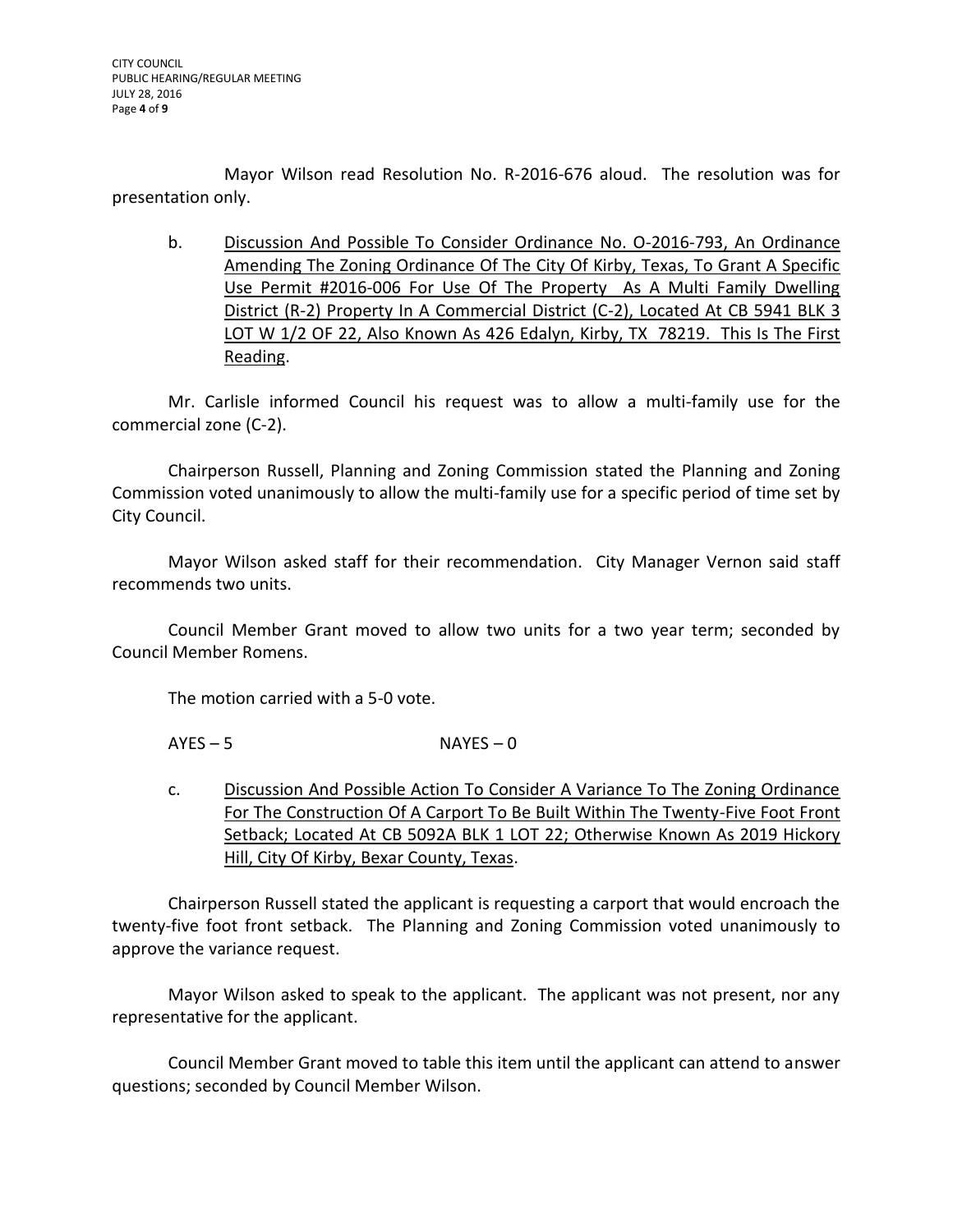The motion carried with a 6-0 vote.

 $AYES - 6$  NAYES – 0

d. Discussion And Possible Action To Consider A Variance To The Zoning Ordinance For The Construction Of A Carport Built Within The Twenty-Five Foot Front Setback Located At CB 5049A BLK 11 LOT 26; Otherwise Known As 5002 Borchers, City Of Kirby, Bexar County, Texas.

Chairperson Russell informed the Council the applicant constructed a carport within the twenty-five foot front yard setback and is requesting a variance to allow the carport. The carport is an attractive structure and is attached to the house.

Mayor Wilson asked to speak to the applicant. The applicant was not present, nor any representative for the applicant.

Council Member Grant moved to table this item until the applicant can attend to answer questions; seconded by Council Member Lehman.

The motion carried with a 6-0 vote.

 $AYES - 6$  NAYES – 0

e. Discussion And Possible Action To Consider Bids For Elevated And Ground Storage Tank Painting 2016

Mark Hill, Ford Engineering, informed Council there were two bids. Due to the disparity in the amounts of bids he asked for time to reach out to find out what happened and asked Council to table this item until he has more information.

Council Member Grant moved to table this item to August 11, 2016; seconded by Council Member Wilson.

The motion carried with a 6-0 vote.

 $AYES - 6$  NAYES – 0

f. Discussion And Possible Action Regarding The Water Mains Replacement Projects On Cinderella, Coral Mist And Hickory Hill

Mark Hill, Ford Engineering, approached Council and presented a change order and identified the changes. One of the changes that would be made was switching from open right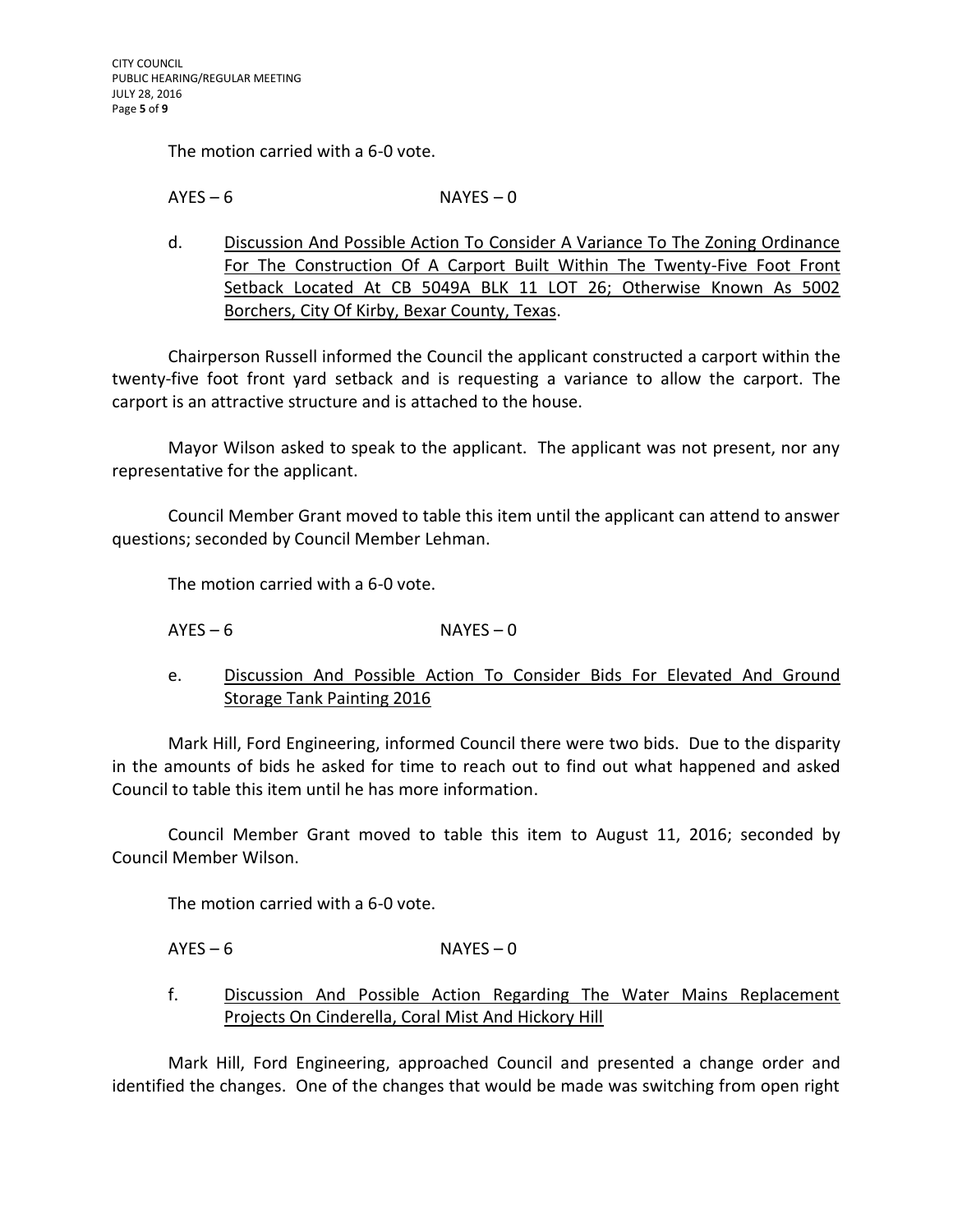to open left valves. Mr. Hill informed Council that Ford Engineering will make an adjustment of \$5,000.00 to their invoice. The total cost for the change order will be \$28,570.00.

Council Member Grant moved to approve the change order; seconded by Council Member Romens.

The motion carried with a 6-0 vote.

# $AYES - 6$  NAYES – 0

# g. Discussion And Possible Action Pertaining To An Agreement Between San Antonio Spartans And City Of Kirby For Use Of Friendship Park

Coach Stephen, San Antonio Spartans, asked City Council for assistance with water for the football field. He offered to pay for the water to prevent the fields from cracking like last year. He also offered to take care of the top soil.

Mayor Wilson asked Roger Aguillon, Public Works Director to meet with Rob Stevens and Coach Stephen and instruct them how to use the sprinkler system.

Mayor Wilson stated the front area of Friendship Park will not be used by the teams.

Coach Stephen informed Council their games start in September and daylight savings is in October. He asked Council if they could practice in the front of Friendship Park because there was not any lighting in their area of the park. He assured Council that there would not be any parking in the 'no parking' areas and they would not use the softball field. He stated he did not have a problem with police issuing tickets.

Council Member Grant moved to renew the agreement between San Antonio Spartans and City of Kirby for use of Friendship Park for two years; seconded by Council Member Pierce.

The motion carried with a 6-0 vote.

# $AYES - 6$  NAYES – 0

h. Designation of Council Members to attend the Texas Municipal League 2016 Conference

After discussion, Council concurred Council Member Lehman and Council Member Romens will attend the Texas Municipal League 2016 Conference. The third reservation will be cancelled.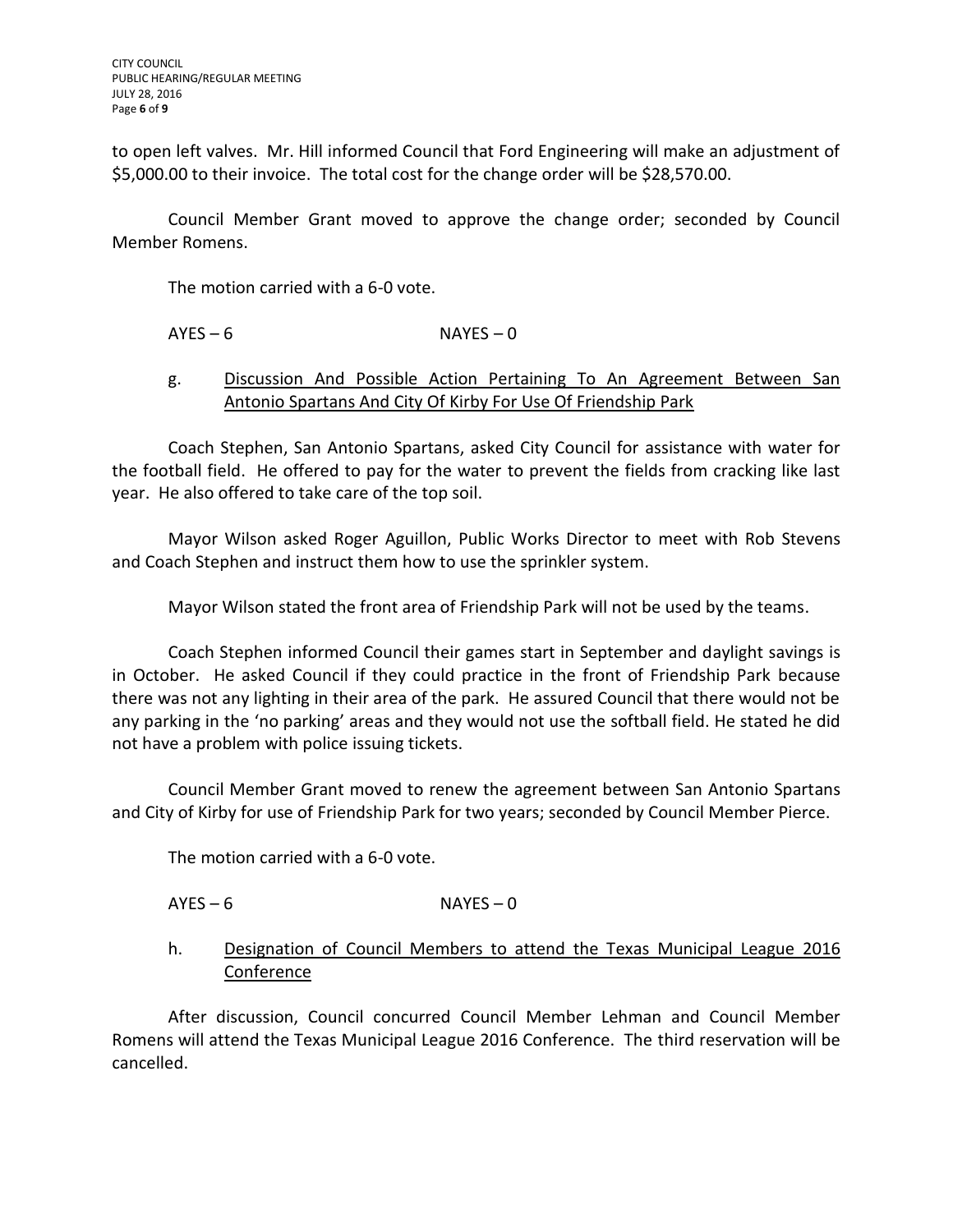i. Discussion And Possible Action Regarding Ordinance No. O-2016-794 An Ordinance Repealing Section 73.01 Of The Code Of Ordinances And Adding Section 71.06, No Parking Zones, To Chapter 71, Stopping, Standing, And Parking, Of The Code Of Ordinances To Specify No Parking Zones And Related Restrictions And Including A Penalty Of A Fine Not To Exceed \$500 For Violations. This Is The First Reading.

Council Member Lehman moved to accept Ordinance No. O-2016-794 repealing Section 73.01 of the Code of Ordinances and adding Section 71.06, No Parking Zones, to Chapter 71, Stopping, Standing, and Parking, of the Code of Ordinances to specify no parking zones and related restrictions and including a penalty of a fine not to exceed \$500 for violations; seconded by Council Member Grant.

The motion carried with a 6-0 vote.

- $AYES 6$  NAYES 0
- j. Discussion And Possible Action Regarding Established 2016-2017 Goals For The City Of Kirby

Mayor Wilson addressed Code Compliance. He wants the City to have a tracking method set up no later than January 1, 2017. The entire City should be mapped and conditions of homes identified for tracking purposes. The City hired six temporary employees to clean up the streets. The schedule for park maintenance and street sweeping schedule should be placed on the City's website.

John Delagarza, Code Compliance Officer, identified properties that have reached the three year vacancy time frame. City attorney will let us know what options we have with the houses.

Mayor Wilson asked staff to compile list of approved variances that have not completed the requirements set by City Council and provide to Council in January 2017. He asked John Delagarza to review ordinances that would help with Code Compliance. He suggested bringing back yard of the month to recognize our residents who go above and beyond to improve their property. The City needs to clean up our own areas.

k. Discussion And Possible Action To Consider City Of Kirby Branding and Marketing Plans

City Manager Vernon provided an update on a two week campaign on Facebook and Twitter. She provided a digital view of two versions of the tag line to be incorporated with our City logo.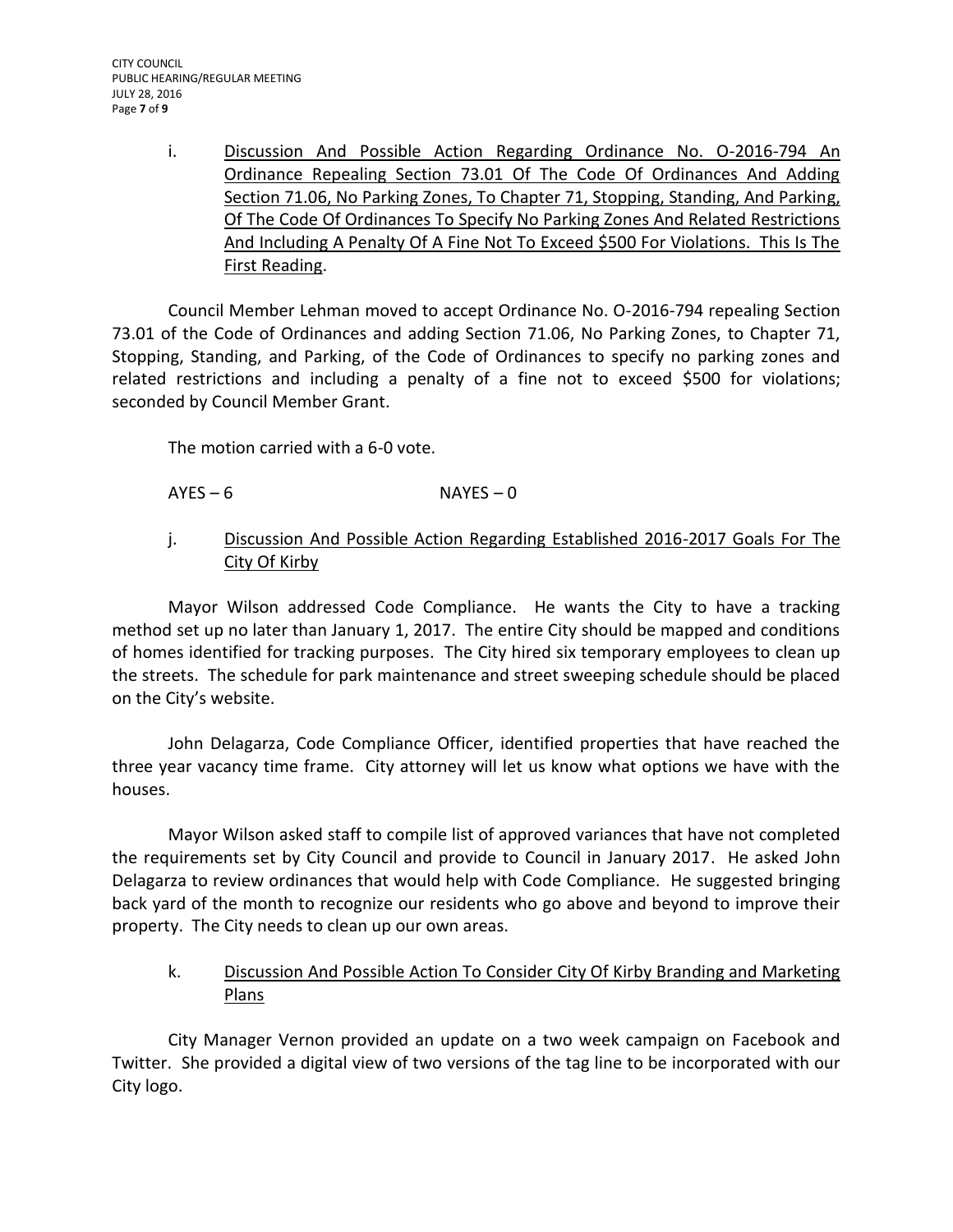After discussion, Mayor Wilson asked that new ideas be presented.

Mayor Wilson asked that business cards include Facebook and Twitter logo. He asked that Facebook be updated once a week.

l. Discussion And Possible Action To Consider Resolution No. R-2016-677 A Resolution Of The City Council Of The City Of Kirby, Texas In Regard To Authorizing The City Manager To Request A Boundary Adjustment With The City Of San Antonio In Regard To (1) A 36.7 Acre Parcel Of Land Along Springfield Road, Buzz Aldrin Drive, Corian Glen Drive, Blue Spruce Drive, And Swann Lane, (2) A 32.2 Acre Parcel Of Land Bordered By Gibbs Sprawl Road On The North And Seguin Road (F.M. 78) On The South And Including A Portion Of Summer Fest Drive, And (3) A 47.7 Acre Parcel Of Land Adjacent To Candlewood Park, Unit 8 On The East And Having A Northern Boundary Along Binz Engleman Road

Council Member Grant moved to accept Resolution No. R-2016-677 authorizing the City Manager to request a boundary adjustment with the City of San Antonio In regard to (1) a 36.7 acre parcel of land along Springfield Road, Buzz Aldrin Drive, Corian Glen Drive, Blue Spruce Drive, and Swann Lane, (2) a 32.2 acre parcel of land bordered by Gibbs Sprawl Road on the north and Seguin Road (F.M. 78) on the South and including a portion of Summer Fest Drive, and (3) a 47.7 acre parcel of land adjacent to Candlewood Park, Unit 8 on the east and having a northern boundary along Binz Engleman Road; seconded by Council Member Lehman.

The motion carried with a 5-0 vote.

 $AYES - 5$  NAYES – 0

# **10. Council Updates**

- a. Administration
- b. Public Works
- c. Finance
- d. Fire
- e. Police
- f. Animal Care Services
- g. Code Compliance

a. Administration – City Manager Vernon – Provided an update on activities in the City and various meetings she attended.

b. Public Works – Director of Public Works, Roger Aguillon – Provided an update on the progress of projects in the City and other staff assignments.